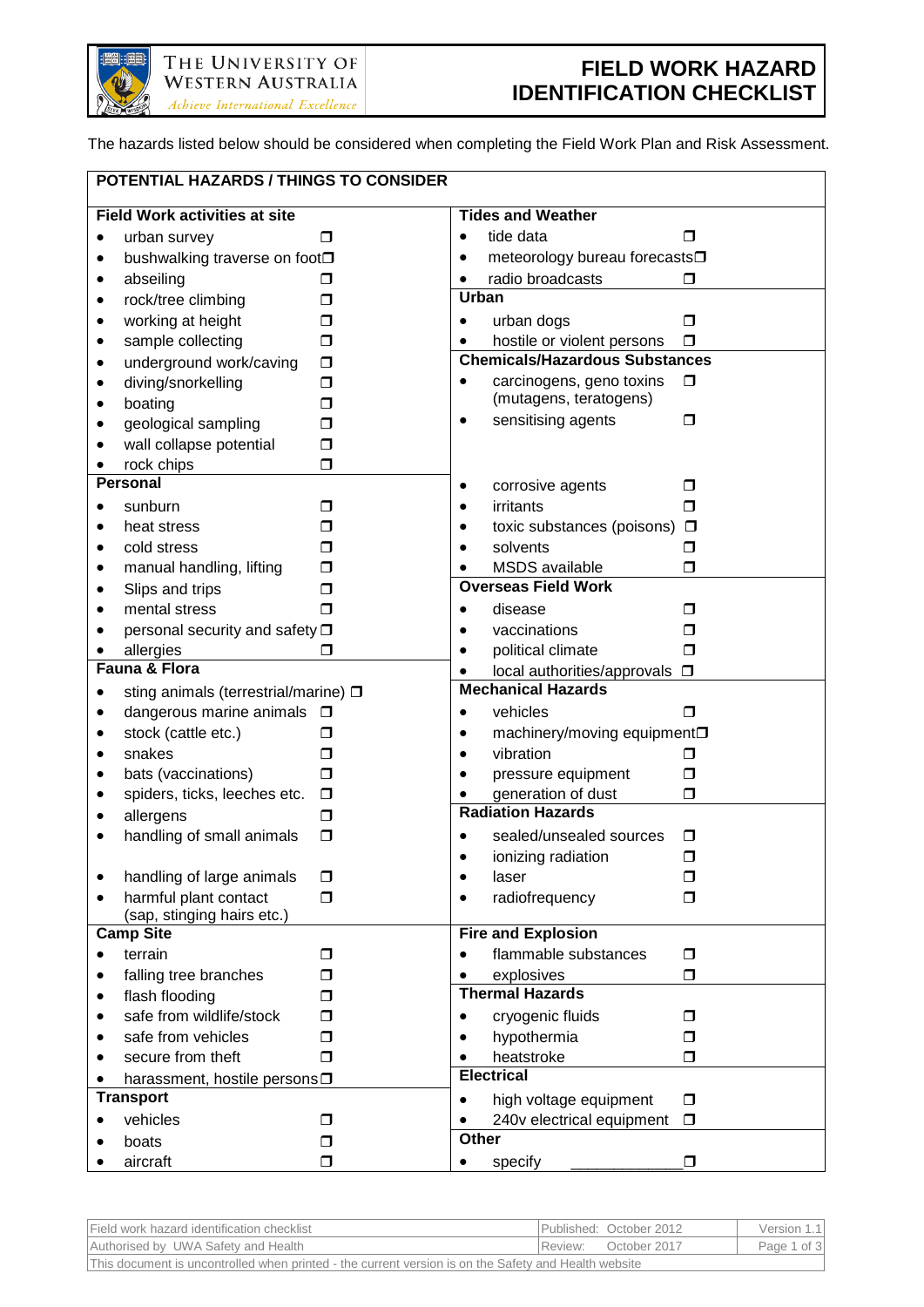The following items should be considered when planning Field Work.

| <b>Field Work Party</b>                    |        | <b>Personal protection</b>                                                |                |  |
|--------------------------------------------|--------|---------------------------------------------------------------------------|----------------|--|
| size<br>$\bullet$                          | □      | gloves<br>$\bullet$                                                       | □              |  |
| composition<br>٠                           | $\Box$ | goggles<br>٠                                                              | $\Box$         |  |
| novice/experienced<br>٠                    | ◘      | face masks<br>٠                                                           | ⊓              |  |
| fitness<br>$\bullet$                       | $\Box$ | respirator<br>٠                                                           | ⊓              |  |
| medical conditions                         | $\Box$ | harness<br>$\bullet$                                                      | □              |  |
| <b>Clothing</b>                            |        | hard hat<br>$\bullet$                                                     | □              |  |
| sun hat<br>$\bullet$                       | σ      | <b>Transport</b>                                                          |                |  |
| winter clothing (all year)<br>٠            | □      | driver licensing<br>$\bullet$                                             | $\Box$         |  |
| trousers/overalls<br>$\bullet$             | ⊓      | driver training                                                           | ⊓              |  |
| appropriate footwear                       | ◘      | <b>Navigation</b>                                                         |                |  |
| high visibility clothing<br>$\bullet$      | ◘      | route selection                                                           | □              |  |
| <b>Etiquette requirements</b>              |        | location determination<br>$\bullet$                                       | $\Box$         |  |
| bush etiquette/environment<br>$\bullet$    | $\Box$ | direction determination<br>$\bullet$                                      | $\Box$         |  |
| collecting permits<br>$\bullet$            | $\Box$ |                                                                           |                |  |
| permission to enter private land           | $\Box$ | <b>Communication</b>                                                      |                |  |
| <b>Camp requirements</b>                   |        | between participants                                                      | Ω              |  |
| potable water and food<br>$\bullet$        | □      | with locals<br>$\bullet$                                                  | ⊓              |  |
| cooking facilities<br>٠                    | □      | with supervisor<br>٠                                                      | □              |  |
| LP gas arrangements<br>٠                   | □      | with the University<br>$\bullet$                                          | Ο              |  |
| electrical power failures<br>$\bullet$     | ◘      | radio/satellite phone<br>٠                                                | $\Box$         |  |
| lighting<br>$\bullet$                      | ⊓      | with Emergency Services                                                   | $\Box$         |  |
| noise<br>$\bullet$                         | ◘      | <b>Fire Risks</b>                                                         |                |  |
| privacy<br>$\bullet$                       | σ      | extinguisher<br>$\bullet$                                                 | □<br>$\Box$    |  |
| accommodation facilities<br>$\bullet$      | $\Box$ | campfires<br>$\bullet$<br>combustibles                                    | $\Box$         |  |
| hygiene/ablution arrangements              | $\Box$ | $\bullet$                                                                 |                |  |
| smoking/alcohol ground rules               | $\Box$ | <b>First Aid Requirements</b>                                             |                |  |
|                                            |        | first aider in the group<br>$\bullet$                                     | $\Box$         |  |
|                                            |        | first aid kit in transport<br>$\bullet$                                   | $\Box$         |  |
| <b>Licensing/Authorities</b>               |        | portable first aid kit<br>$\bullet$<br>(for walking trips away from base) | $\blacksquare$ |  |
| Site specific inductions<br>$\bullet$      | □      | additional items required                                                 | ⊓              |  |
| Flora/fauna collecting<br>$\bullet$        | □      |                                                                           |                |  |
| National Parks permits<br>٠                | ◘      | Other                                                                     |                |  |
| Indigenous area access permits             | $\Box$ |                                                                           |                |  |
| Access permits- mine sites                 | □      |                                                                           | □              |  |
| Access to private property<br>$\bullet$    | $\Box$ |                                                                           | ⊓              |  |
| Radioactive substance licence<br>$\bullet$ | $\Box$ |                                                                           | ⊓              |  |
| Poison permits                             | $\Box$ |                                                                           | $\Box$         |  |
| AQIS importation permits                   |        |                                                                           |                |  |
| (overseas activity)                        | □      |                                                                           |                |  |
| Other                                      | □      |                                                                           |                |  |
|                                            |        |                                                                           |                |  |
|                                            |        |                                                                           |                |  |
|                                            |        |                                                                           |                |  |
|                                            |        |                                                                           |                |  |
|                                            |        |                                                                           |                |  |
|                                            |        |                                                                           |                |  |
|                                            |        |                                                                           |                |  |
|                                            |        |                                                                           |                |  |
|                                            |        |                                                                           |                |  |

| Field work hazard identification checklist                                                           |  | Published: October 2012 | Version 1.1 |  |  |
|------------------------------------------------------------------------------------------------------|--|-------------------------|-------------|--|--|
| Authorised by UWA Safety and Health                                                                  |  | Review: October 2017    | Page 2 of 3 |  |  |
| This document is uncontrolled when printed - the current version is on the Safety and Health website |  |                         |             |  |  |